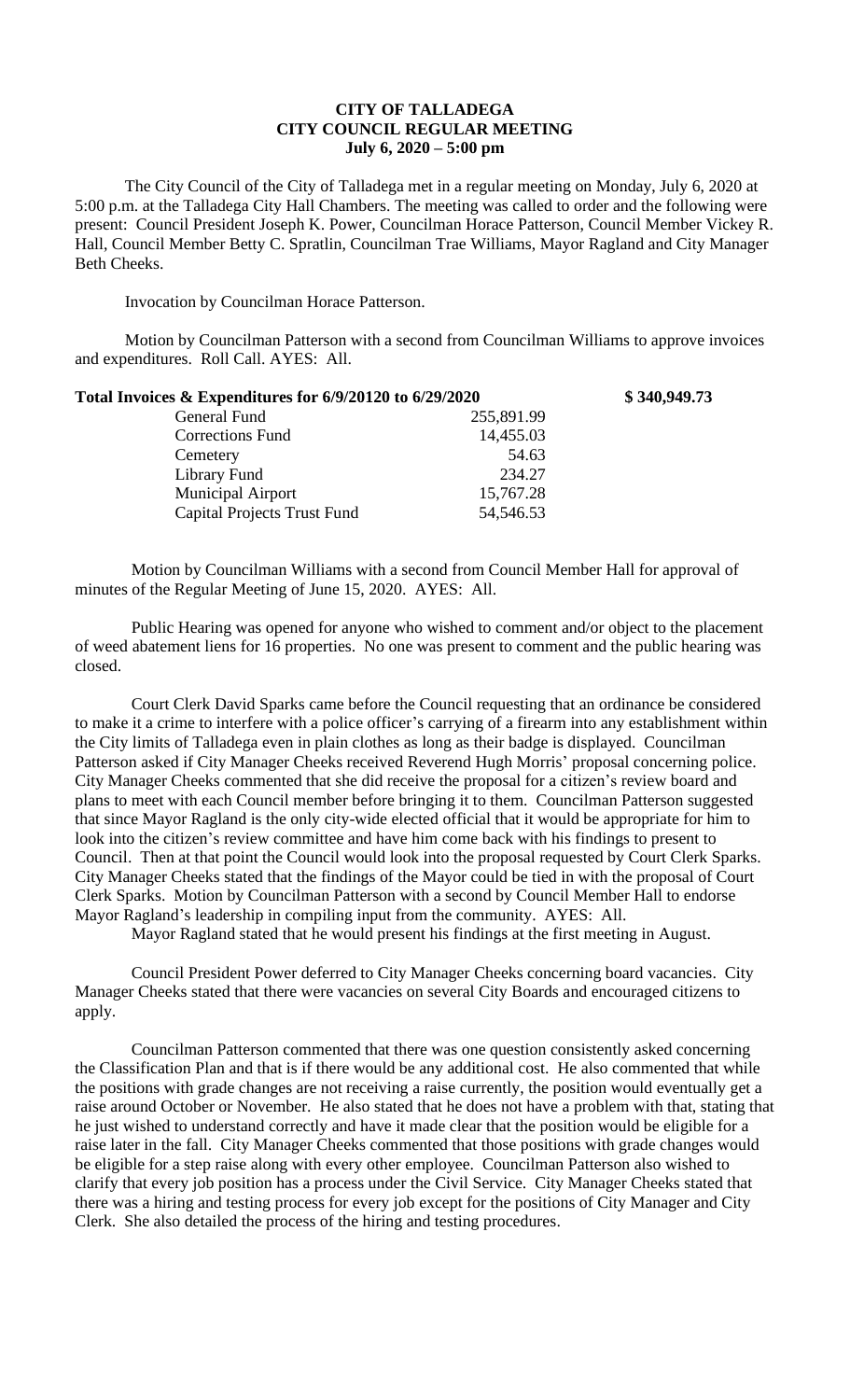**Ordinance #1869** amending Ordinance No. 1845 by setting the City of Talladega's Classification Plan and amending Ordinance 1835 to Provide Revised Job/Position Descriptions for employees in the City Manager, City Clerk and Municipal Court Offices

Motion by Councilman Patterson with a second from Councilman Williams for the Reading of the Heading Only of Ordinance #1869. Roll Call. AYES: All.

AN ORDINANCE AMENDING ORDINANCE NO. 1845 BY SETTING THE CITY OF TALLADEGA'S CLASSIFICATION PLAN AND AMENDING ORDINANCE 1835 TO PROVIDE REVISED JOB/POSITION DESCRIPTIONS FOR EMPLOYEES IN THE CITY MANAGER, CITY CLERK AND MUNICIPAL COURT OFFICES

Motion by Councilman Williams with a second from Councilman Patterson for Immediate Consideration of Ordinance #1869. Roll Call. AYES: All.

Motion by Councilman Patterson with a second from Council Member Hall for the Adoption of Ordinance #1869. Roll Call. AYES: All.

**Ordinance #1870** amending Ordinance No. 1845 by setting the City of Talladega's Classification Plan and amending Ordinance 1835 to Provide Revised Job/Position Descriptions for Employees in the Police and Fire Departments

Motion by Councilman Williams with a second from Council Member Hall for the Reading of the Heading Only of Ordinance #1870. Roll Call. AYES: All.

AN ORDINANCE AMENDING ORDINANCE NO. 1845 BY SETTING THE CITY OF TALLADEGA'S CLASSIFICATION PLAN AND AMENDING ORDINANCE 1835 TO PROVIDE REVISED JOB/POSITION DESCRIPTIONS FOR EMPLOYEES IN THE POLICE AND FIRE DEPARTMENTS

Motion by Councilman Williams with a second from Council Member Spratlin for the Immediate Consideration of Ordinance #1870. Roll Call. AYES: All.

Motion by Councilman Williams with a second from Councilman Patterson for the Adoption of Ordinance #1870. Roll Call. AYES: All.

**Ordinance #1871** amending Ordinance No. 1845 by setting the City of Talladega's Classification Plan and amending Ordinance 1835 to Provide Revised Job/Position Descriptions for Employees in the Purchasing/Safety, Human Resources and Finance Departments.

Motion by Councilman Patterson for the Reading of the Heading Only of Ordinance #1871. *Motion dies for lack of second.*

**Ordinance #1872** amending Ordinance No. 1845 by setting the City of Talladega's Classification Plan for Employees in the Public Works, Community Appearance and Animal Control Departments

Motion by Councilman Williams with a second from Council Member Spratlin for the Reading of the Heading Only of Ordinance #1872. Roll Call. AYES: All.

AN ORDINANCE AMENDING ORDINANCE NO. 1845 BY SETTING THE CITY OF TALLADEGA'S CLASSIFICATION PLAN FOR EMPLOYEES IN THE PUBLIC WORKS, COMMUNITY APPERANCE AND ANIMAL CONTROL DEPARTMENTS

Motion by Councilman Williams with a second from Council Member Spratlin for Immediate Consideration of Ordinance #1872. Roll Call. AYES: All.

Motion by Councilman Williams with a second from Council Member Hall for the Adoption of Ordinance #1872. Roll Call. AYES: All.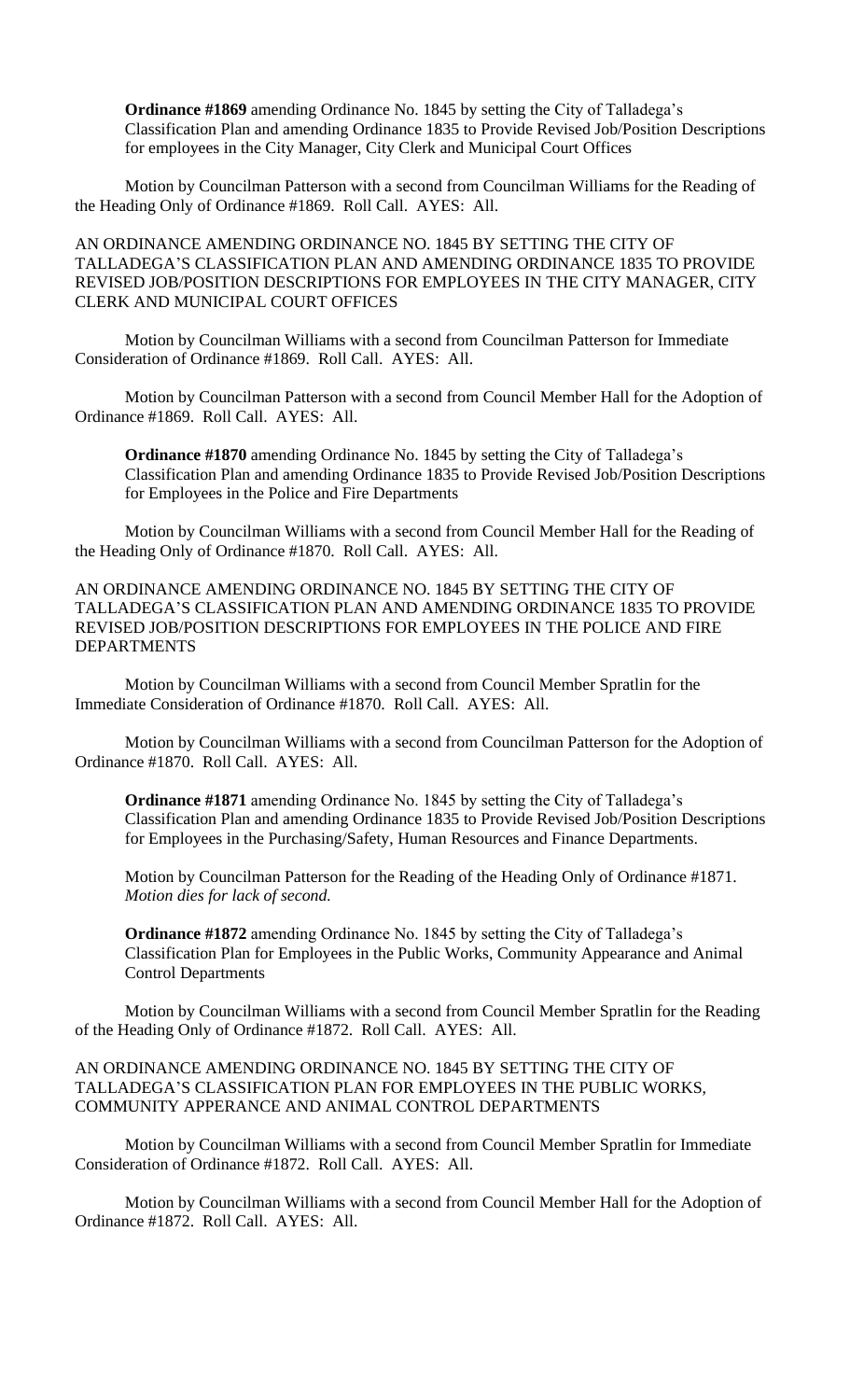**Ordinance #1873** amending Ordinance No. 1845 by setting the City of Talladega's Classification Plan for Employees in the Parks and Recreation Department

Motion by Councilman Williams with a second from Council Member Hall for the Reading of the Heading Only of Ordinance #1873. Roll Call. AYES: All.

AN ORDINANCE AMENDING ORDINANCE NO. 1845 BY SETTING THE CITY OF TALLADEGA'S CLASSIFICATION PLAN FOR EMPLOYEES IN THE PARKS AND RECREATION DEPARTMENT

Motion by Councilman Williams with a second from Council Member Hall for Immediate Consideration of Ordinance #1873. Roll Call. AYES: All.

Motion by Councilman Patterson with a second from Councilman Williams for the Adoption of Ordinance #1873. Roll Call. AYES: All.

**Ordinance #1874** amending Ordinance No. 1845 by setting the City of Talladega's Classification Plan for Employees in the Water and Sewer Department

Motion by Councilman Patterson with a second from Councilman Williams for Reading of the Heading Only of Ordinance #1874. Roll Call. AYES: All.

## AN ORDINANCE AMENDING ORDINANCE NO. 1845 BY SETTING THE CITY OF TALLADEGA'S CLASSIFICAITON PLAN FOR EMPLOYEES IN THE WATER AND SEWER DEPARTMENT

Motion by Councilman Williams with a second from Council Member Hall for Immediate Consideration of Ordinance #1874. Roll Call. AYES: All.

Motion by Councilman Williams with a second from Council Member Hall for the Adoption of Ordinance #1874. Roll Call. AYES: All.

**Ordinance #1875** amending Ordinance No. 1845 by setting the City of Talladega's Classification Plan for Employees in the Public Library

Motion by Councilman Patterson with a second from Councilman Williams for the Reading of the Heading Only of Ordinance #1875. Roll Call. AYES: All.

## AN ORDINANCE AMENDING ORDINANCE NO. 1845 BY SETTING THE CITY OF TALLADEGA'S CLASSIFICATION PLAN FOR EMPLOYEES IN THE PUBLIC LIBRARY

Motion by Councilman Williams with a second from Councilman Patterson for Immediate Consideration of Ordinance #1875. Roll Call. AYES: All.

Motion by Councilman Williams with a second from Councilman Patterson for the Adoption of Ordinance #1875. Roll Call. AYES: All.

**Ordinance #1876** amending Ordinance No. 1845 by setting the City of Talladega's Classification Plan and amending Ordinance 1835 to Provide Revised Job/Position Descriptions for Employees at the Municipal Airport

Motion by Councilman Patterson with a second from Council Member Hall for the Reading of the Heading Only of Ordinance #1876. Roll Call. AYES: All.

AN ORDINANCE AMENDING ORDINANCE NO. 1845 BY SETTING THE CITY OF TALLADEGA'S CLASSIFICATION PLAN AND AMENDING ORDINANCE 1835 TO PROVIDE REVISED JOB/POSITION DESCRIPTIONS FOR EMPLOYEES AT THE MUNICIPAL AIRPORT

Motion by Councilman Patterson with a second from Council Member Hall for Immediate Consideration of Ordinance #1876. Roll Call. AYES: All.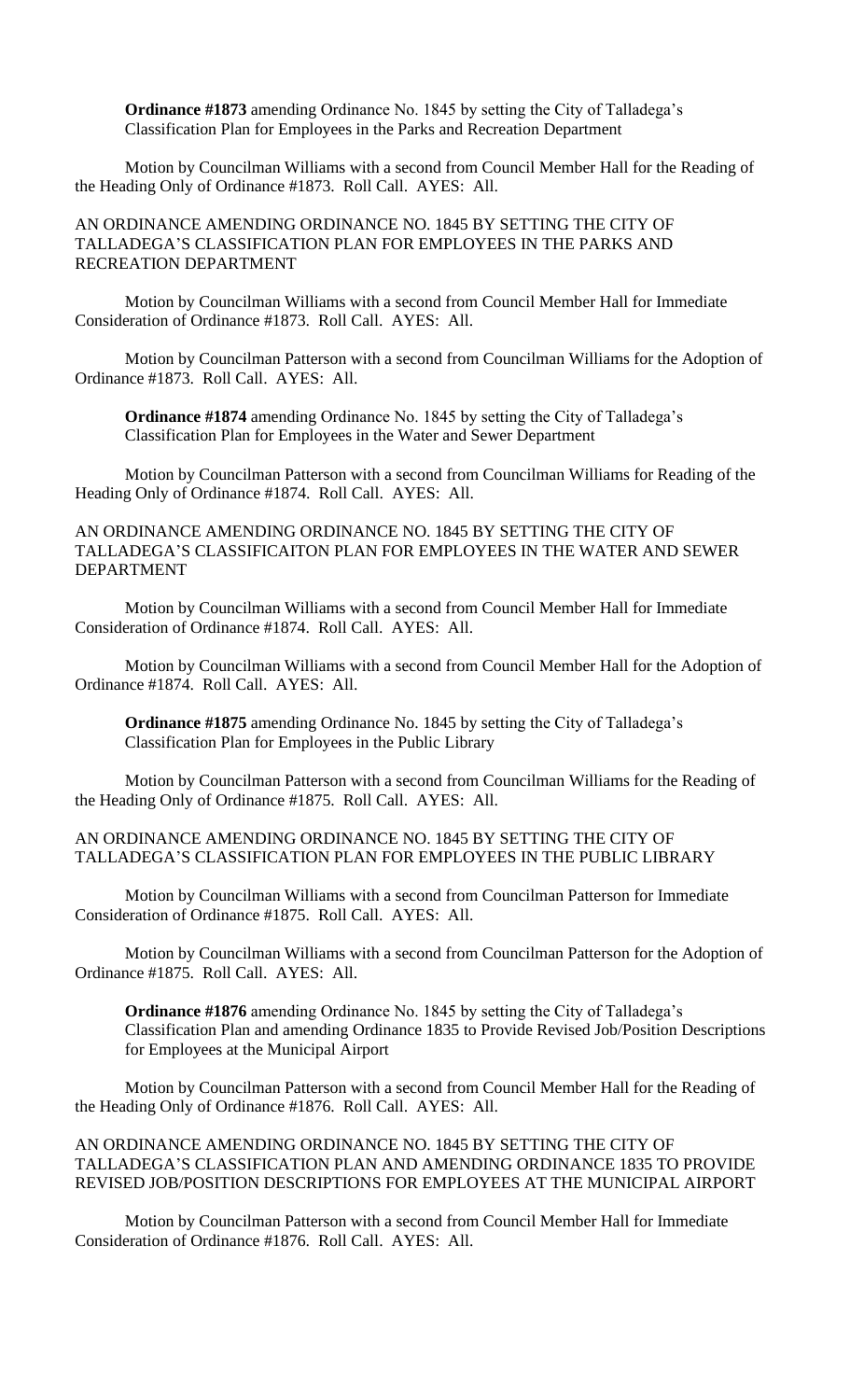Motion by Councilman Williams with a second from Councilman Patterson for the Adoption of Ordinance #1876. Roll Call. AYES: All.

**Resolution #5044** to assess a weed abatement lien on 502 East Parkway **Resolution #5045** to assess a weed abatement lien on 205 Alexander St. **Resolution #5046** to assess a weed abatement lien on 308 East Damon Ave. **Resolution #5047** to assess a weed abatement lien on 108 Jackson St. **Resolution #5048** to assess a weed abatement lien on Vacant lot on Jackson St. **Resolution #5049** to assess a weed abatement lien on 410 Broome St. **Resolution #5050** to assess a weed abatement lien on United Steel Workers Building **Resolution #5051** to assess a weed abatement lien on 520 North Court St. **Resolution #5052** to assess a weed abatement lien on Vacant lot on Spring St. **Resolution #5053** to assess a weed abatement lien on 223 West Street North **Resolution #5054** to assess a weed abatement lien on 301 West Street North **Resolution #5055** to assess a weed abatement lien on Vacant lot on Knox St. **Resolution #5056** to assess a weed abatement lien on 415 Park Circle **Resolution #5057** to assess a weed abatement lien on Vacant lot on Bednash St. **Resolution #5058** to assess a weed abatement lien on 109 Renee St. **Resolution #5059** to assess a weed abatement lien 520 Ave H

Motion by Councilman Patterson with a second from Councilman Williams for the approval of Resolution #5044 to Resolution #5059. Roll Call. AYES: All.

**Resolution #5060** approving abatement of junk cars at Westgate

Motion by Councilman Patterson with a second from Council Member Hall for the approval of Resolution #5060. Roll Call. AYES: All.

**Resolution #5061** approving a pledge to match grant funds of \$50,000 for the 2020 CDBG application

Motion by Councilman Patterson with a second from Councilman Williams for the approval of Resolution #5061. Roll Call. AYES: All.

**Resolution #5062** approving a façade grant to the owner of 102 Court Square East

Motion by Councilman Williams with a second from Council Member Spratlin for the approval of Resolution #5062. Roll Call. AYES: All.

Motion by Councilman Patterson with a second by Council Member Hall to approve invoices and expenditures for the Water Department. AYES: All.

| Water Department Expenditures for 6/9/2020 to 6/29/2020 |            | \$841,692.43 |
|---------------------------------------------------------|------------|--------------|
| Water/Sewer Fund                                        | 841,692.43 |              |

Council President Power informed the Council that the City Manager evaluation had been complete and stated that City Manager Cheeks had scored a 2.4 in the satisfactory category. He also wished to give an update on the Historic Preservation Commission stating that he had a meeting scheduled at City Hall to discuss policing the historic districts with the help of City staff.

Councilman Patterson asked when Gertrude St. would be completed. It was stated that this would be finishing up soon. He also inquired about the signage because Talladega College will be gearing up for graduation in August. Public Works Director Phillips sated that the signage would be in by August.

Council Member Spratlin commented that she had heard good comments about the July 4<sup>th</sup> fireworks and the public restroom facilities being opened and would like to thank everyone for their hard work.

Council President Power wished to recognize Mr. and Mrs. Smith who are new residents to the City.